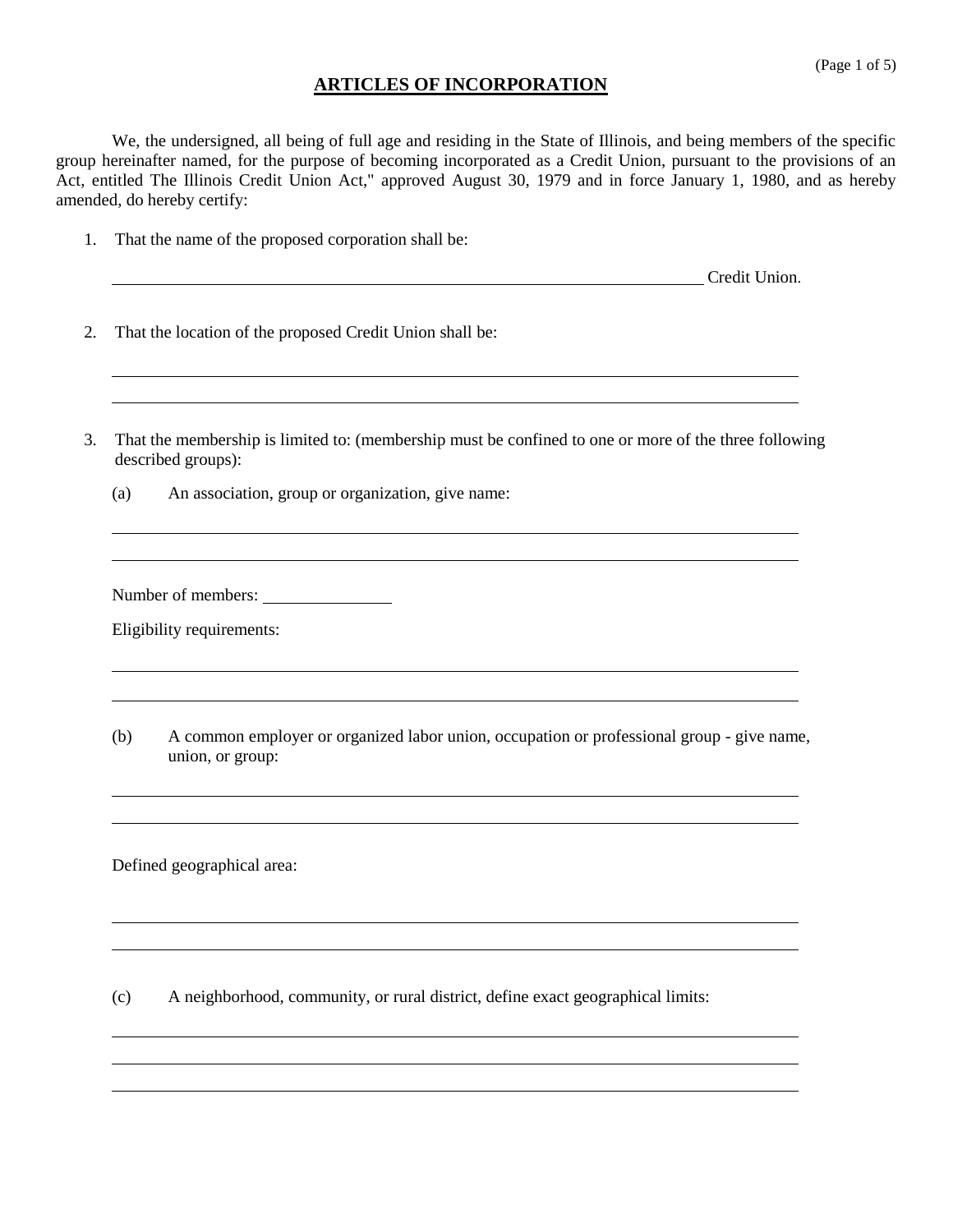That the par value of each share shall be: \$

- 4. That the term of existence may be perpetual.
- 5. That the credit union may exercise such incidental powers as are necessary or requisite to enable it to carry on effectively the purpose for which it is incorporated, and those powers which are inherent in the credit union as a legal entity.
- 6. That the full name, address and phone number of each of the subscribers (at least 9) and the number and value of shares subscribed for by each are as follows:
- 8. That the number of its directors shall be \_\_\_\_\_\_\_\_\_\_\_\_ and the names and addresses of the subscribers who shall be its directors until the first annual meeting of its shareholders are as follows:

#### **Chairperson:**

| City, State & Zip<br>Pledged Shares/Value |
|-------------------------------------------|
|                                           |
|                                           |
|                                           |
|                                           |
| City, State & Zip                         |
| Pledged Shares/Value                      |
|                                           |
|                                           |
| City, State & Zip                         |
| Pledged Shares/Value                      |
|                                           |
|                                           |
| City, State & Zip                         |
| Pledged Shares/Value                      |
|                                           |
|                                           |
| City, State & Zip                         |
| Pledged Shares/Value                      |
|                                           |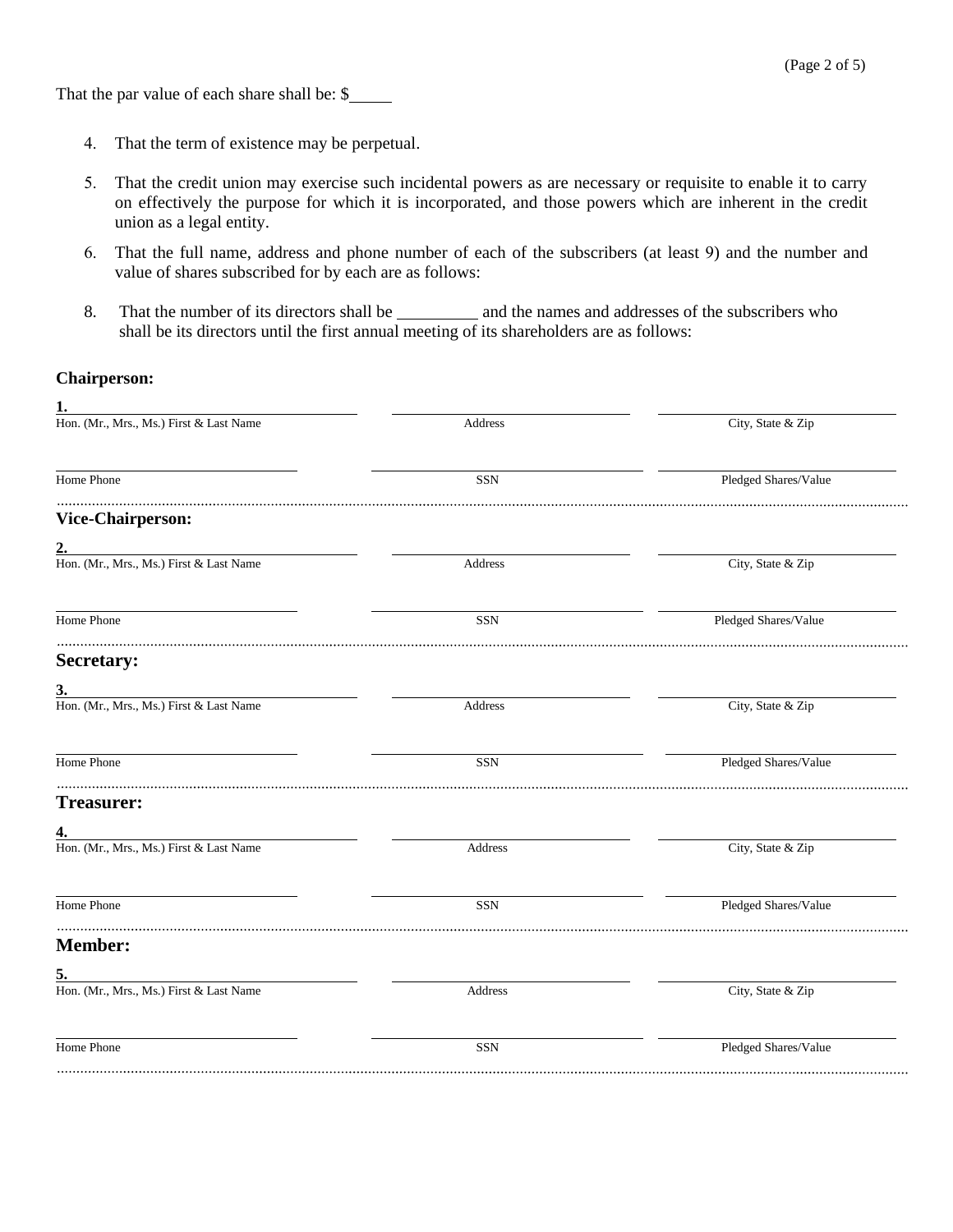## (Page 3 of 5)

# **Member:**

**6.**

| 6.                                                   |         |                      |
|------------------------------------------------------|---------|----------------------|
| Hon. (Mr., Mrs., Ms.) First & Last Name              | Address | City, State & Zip    |
| Home Phone                                           | $SSN$   | Pledged Shares/Value |
| Member:                                              |         |                      |
|                                                      |         |                      |
| $\frac{7}{100}$ . (Mr., Mrs., Ms.) First & Last Name | Address | City, State & Zip    |
| Home Phone                                           | SSN     | Pledged Shares/Value |
| <b>Member:</b>                                       |         |                      |
|                                                      |         |                      |
| 8.<br>Hon. (Mr., Mrs., Ms.) First & Last Name        | Address | City, State & Zip    |
| Home Phone                                           | SSN     | Pledged Shares/Value |
| <b>Member:</b>                                       |         |                      |
| <u>9.</u>                                            |         |                      |
| Hon. (Mr., Mrs., Ms.) First & Last Name              | Address | City, State & Zip    |
| Home Phone                                           | SSN     | Pledged Shares/Value |
| <b>Member:</b>                                       |         |                      |
| <u>10.</u>                                           |         |                      |
| Hon. (Mr., Mrs., Ms.) First & Last Name              | Address | City, State & Zip    |
| Home Phone                                           | SSN     | Pledged Shares/Value |
| <b>Member:</b>                                       |         |                      |
| 11.                                                  |         |                      |
| Hon. (Mr., Mrs., Ms.) First & Last Name              | Address | City, State & Zip    |
| Home Phone                                           | SSN     | Pledged Shares/Value |
| <b>Member:</b>                                       |         |                      |
| <u>12.</u>                                           |         |                      |
| Hon. (Mr., Mrs., Ms.) First & Last Name              | Address | City, State & Zip    |
| Home Phone                                           | SSN     | Pledged Shares/Value |
|                                                      |         |                      |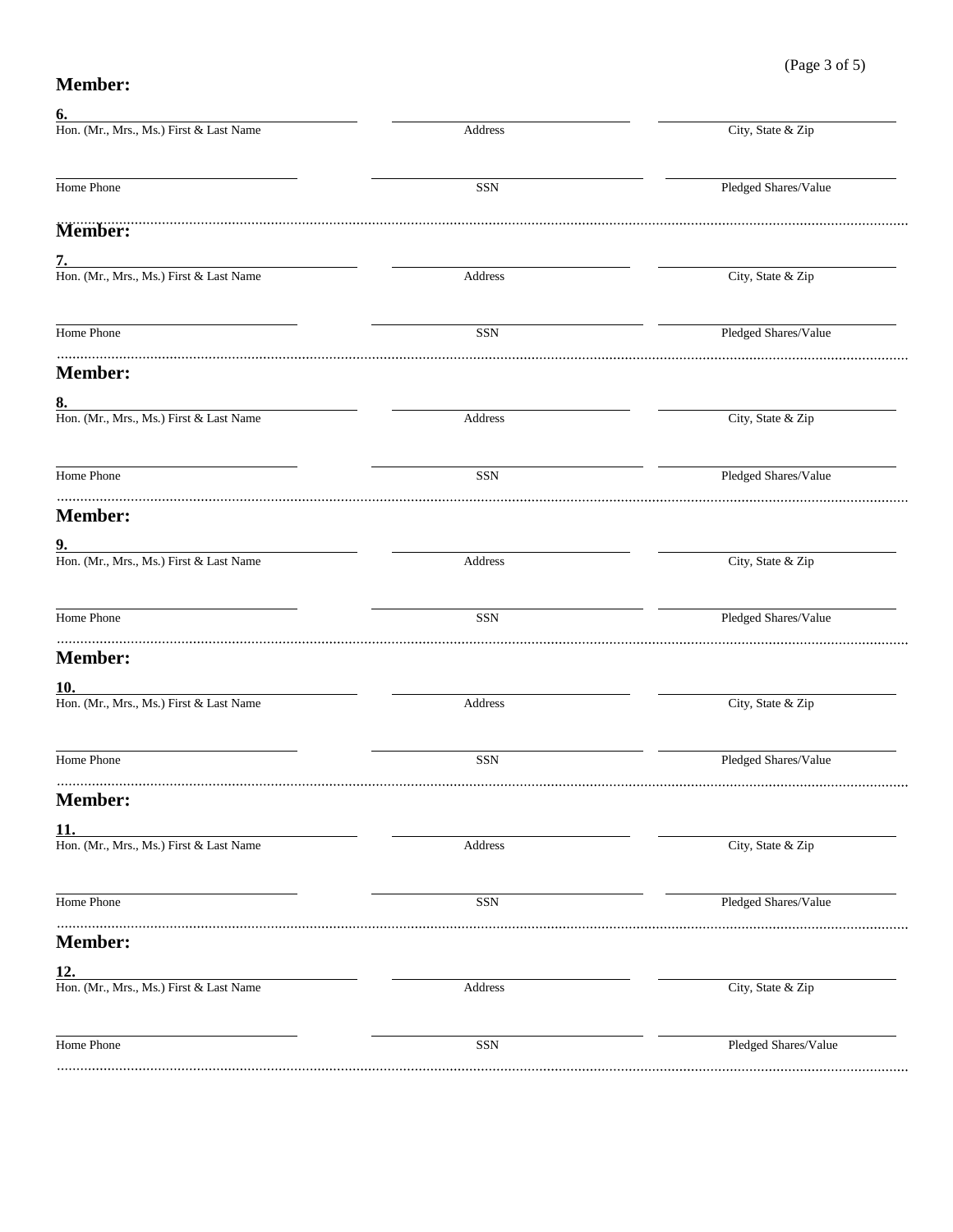## (Page 4 of 5)

#### **Member:**

| <u>13.</u>                              |                              |                      |
|-----------------------------------------|------------------------------|----------------------|
| Hon. (Mr., Mrs., Ms.) First & Last Name | Address                      | City, State & Zip    |
| Home Phone                              | SSN                          | Pledged Shares/Value |
| <b>Member:</b>                          |                              |                      |
| <u>14.</u>                              |                              |                      |
| Hon. (Mr., Mrs., Ms.) First & Last Name | Address                      | City, State & Zip    |
| Home Phone                              | SSN                          | Pledged Shares/Value |
| <b>Member:</b>                          |                              |                      |
| <u>15.</u>                              |                              |                      |
| Hon. (Mr., Mrs., Ms.) First & Last Name | Address                      | City, State & Zip    |
| Home Phone                              | SSN                          | Pledged Shares/Value |
| <b>Member:</b>                          |                              |                      |
| <u> 16.</u>                             |                              |                      |
| Hon. (Mr., Mrs., Ms.) First & Last Name | Address                      | City, State & Zip    |
| Home Phone                              | SSN                          | Pledged Shares/Value |
| <b>Member:</b>                          |                              |                      |
| <u>17.</u>                              |                              |                      |
| Hon. (Mr., Mrs., Ms.) First & Last Name | Address                      | City, State & Zip    |
| Home Phone                              | SSN                          | Pledged Shares/Value |
| <b>Member:</b>                          |                              |                      |
| 18.                                     |                              |                      |
| Hon. (Mr., Mrs., Ms.) First & Last Name | $\operatorname{\sf Address}$ | City, State & Zip    |
| Home Phone                              | <b>SSN</b>                   | Pledged Shares/Value |
|                                         |                              |                      |